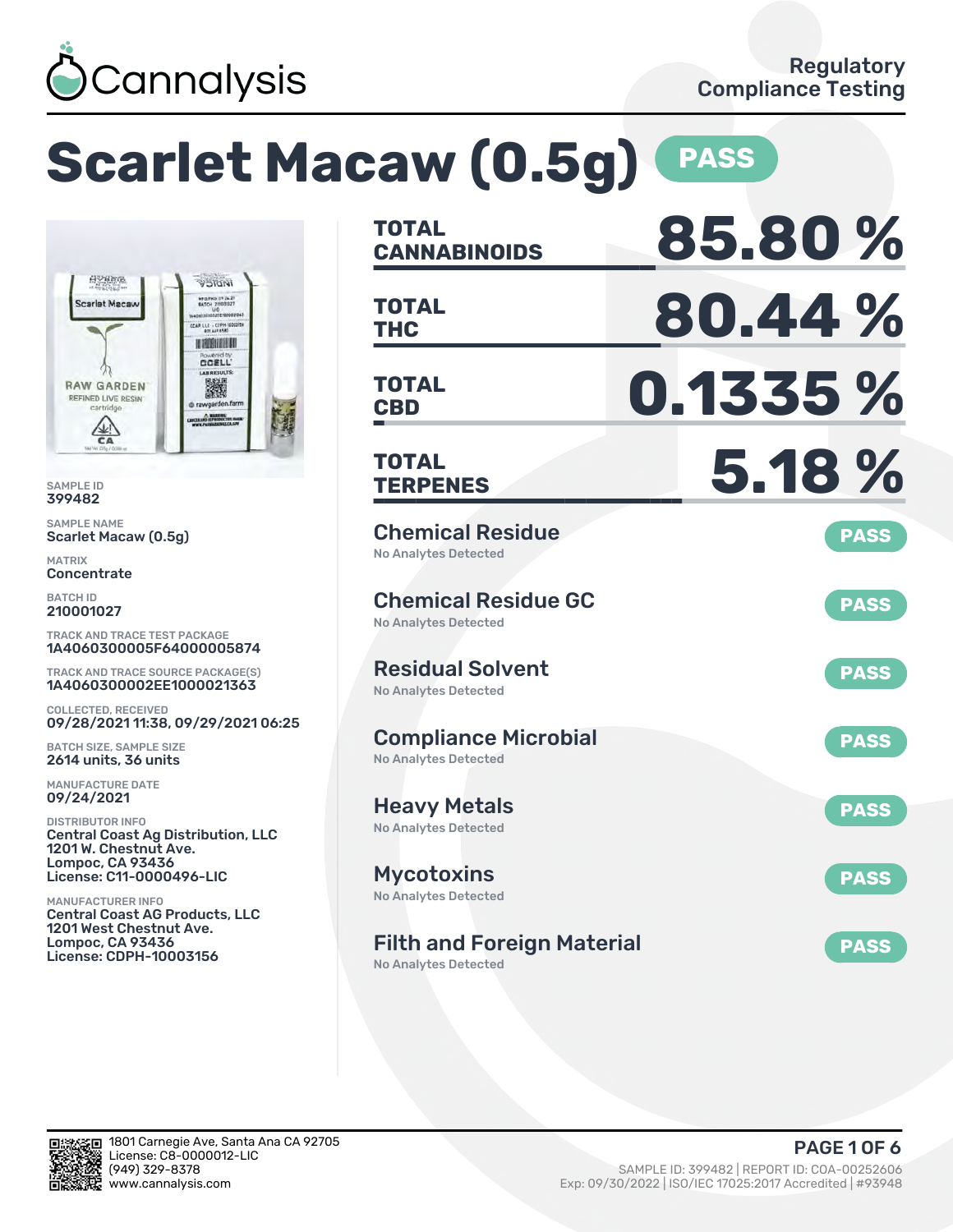

# CANNABINOID ANALYSIS

Total THC,CBD value(s) have been decarboxylated.

| TOTAL THC:          | 804.4 mg/g (80.44 %), 402.2 mg per package |
|---------------------|--------------------------------------------|
| TOTAL CBD:          | 1.335 mg/g (0.1335 %), 0.67 mg per package |
| TOTAL CANNABINOIDS: | 858.0 mg/g (85.80 %)                       |

UNIT OF MEASUREMENT: Milligrams per Gram(mg/g)

| <b>ANALYTE</b>         | <b>RESULT</b>                     | <b>LOD</b> | <b>LLOO</b> | <b>ANALYTE</b>   | <b>RESULT</b>          | <b>LOD</b> | <b>LLOO</b> |
|------------------------|-----------------------------------|------------|-------------|------------------|------------------------|------------|-------------|
| THCa                   | 1.214 mg/g $(0.1214\%)$           | 0.5000     | 1.0000      | CBDa             | <b>ND</b>              | 0.5000     | 1.0000      |
| D9THC                  | 803.3 mg/g (80.33 %)              | 0.5000     | 1.0000      | CBD              | 1.335 mg/g $(0.1335%)$ | 0.5000     | 1.0000      |
| D8THC                  | ND                                | 0.5000     | 1.0000      | CBD <sub>v</sub> | <b>ND</b>              | 0.5000     | 1.0000      |
| <b>CBN</b>             | 1.777 mg/g $(0.1777%)$            | 0.5000     | 1.0000      | CBCa             | <b>ND</b>              | 0.5000     | 1.0000      |
| THCva                  | <b>ND</b>                         | 0.5000     | 1.0000      | CBC              | <b>ND</b>              | 0.5000     | 1.0000      |
| <b>THC<sub>v</sub></b> | $3.931 \,\mathrm{mg/g}$ (0.3931%) | 0.5000     | 1.0000      | CBGa             | <b>ND</b>              | 0.5000     | 1.0000      |
| ExoTHC                 | <b>ND</b>                         | 0.5000     | 1.0000      | <b>CBG</b>       | 45.23 mg/g (4.523 %)   | 0.5000     | 1.0000      |
| <b>CBL</b>             | 1.235 mg/g $(0.1235\%)$           | 0.5000     | 1.0000      |                  |                        |            |             |

#### ADDITIONAL INFORMATION

| Method:              | SOP-TECH-001 | Sample Prepped: 09/30/202113:52  | Sample Approved: 09/30/2021 19:05  |  |
|----------------------|--------------|----------------------------------|------------------------------------|--|
| Instrument: UPLC-DAD |              | Sample Analyzed: 09/30/202113:53 | Prep-Analytical Batch: 33031-27073 |  |



51.81 mg/g (5.181 %)

| <b>ANALYTE</b>          | <b>RESULT</b>                                                                                                                   | <b>LOD</b> | <b>LLOQ</b> | <b>ANALYTE</b>         | <b>RESULT</b>                                       | LOD    | <b>LLOQ</b> |
|-------------------------|---------------------------------------------------------------------------------------------------------------------------------|------------|-------------|------------------------|-----------------------------------------------------|--------|-------------|
| 3-Carene                | <b>ND</b>                                                                                                                       | 1.000      | 2.500       | Alpha bisabolol        | <b>ND</b>                                           | 0.1000 | 0.5000      |
| Alpha cedrene           | <b>ND</b>                                                                                                                       | 1.000      | 2.500       | Alpha humulene         | 1.556 mg/g (0.1556 %)                               | 0.5000 | 1.000       |
| Alpha pinene            | 4.397 mg/g (0.4397 %)                                                                                                           | 0.1000     | 1.000       | Alpha terpinene        | <b>ND</b>                                           | 0.5000 | 1.000       |
| Alpha terpineol         | 0.7004 mg/g $(0.0700\%)$                                                                                                        | 0.3260     | 0.6520      | Beta caryophyllene     | 5.391 mg/g $(0.5391\%)$                             | 0.5000 | 1.000       |
| Beta myrcene            | 21.11 mg/g (2.111 %)                                                                                                            | 0.5000     | 1.000       | Beta pinene            | 3.116 mg/g $(0.3116%)$                              | 0.6070 | 1.214       |
| Borneol                 | <b>ND</b>                                                                                                                       | 1.000      | 2.500       | Camphene               | <b>ND</b>                                           | 0.5000 | 1.000       |
| Camphor                 | <b>ND</b>                                                                                                                       | 0.1000     | 0.5000      | Caryophyllene oxide ND |                                                     | 0.5000 | 2.500       |
| Cedrol                  | <b>ND</b>                                                                                                                       | 0.5000     | 1.000       | Cis geraniol           | <b>ND</b>                                           | 1.000  | 2.500       |
| Cis nerolidol           | <b>ND</b>                                                                                                                       | 2.500      | 5.000       | Eucalyptol             | <b>ND</b>                                           | 0.1000 | 0.5000      |
| Fenchol                 | <ll0q< td=""><td>0.5000</td><td>1.000</td><td>Fenchone</td><td><lloq< td=""><td>0.1000</td><td>0.5000</td></lloq<></td></ll0q<> | 0.5000     | 1.000       | Fenchone               | <lloq< td=""><td>0.1000</td><td>0.5000</td></lloq<> | 0.1000 | 0.5000      |
| Gamma terpinene         | ND.                                                                                                                             | 0.1000     | 0.5000      | Gamma terpineol        | <b>ND</b>                                           | 0.2090 | 0.5230      |
| Geranyl acetate         | ND                                                                                                                              | 0.1000     | 0.5000      | Guaiol                 | <b>ND</b>                                           | 2.500  | 5.000       |
| Isoborneol              | <b>ND</b>                                                                                                                       | 0.5000     | 1.000       | Isopulegol             | <b>ND</b>                                           | 2.500  | 5.000       |
| Limonene                | 11.21 mg/g (1.121 %)                                                                                                            | 0.5000     | 2.500       | Linalool               | 1.724 mg/g (0.1724 %)                               | 0.5000 | 1.000       |
| Menthol                 | ND                                                                                                                              | 1.000      | 2.500       | Ocimene 1              | <b>ND</b>                                           | 0.1550 | 0.3100      |
| Ocimene 2               | 1.893 mg/g (0.1893 %)                                                                                                           | 0.3450     | 1.725       | P-cymene               | <b>ND</b>                                           | 0.5230 | 1.045       |
| P-mentha-1,5-diene ND   |                                                                                                                                 | 0.5000     | 1.000       | Pulegone               | <b>ND</b>                                           | 0.1000 | 0.5000      |
| Sabinene                | <b>ND</b>                                                                                                                       | 0.5000     | 1.000       | Terpinolene            | 0.7157 mg/g $(0.0716\%)$                            | 0.1000 | 0.5000      |
| Trans beta farnesene ND |                                                                                                                                 | 2.500      | 5.000       | Trans geraniol         | <b>ND</b>                                           | 0.5000 | 2.500       |
| Trans nerolidol         | <b>ND</b>                                                                                                                       | 0.5000     | 2.500       | Valencene              | <b>ND</b>                                           | 0.5000 | 1.000       |

UNIT OF MEASUREMENT: Milligrams per Gram(mg/g)

| ANALYTE                 | <b>RESULT</b>                                                                                                                   | <b>LOD</b> | <b>LLOQ</b> | ANALYTE                | <b>RESULT</b>                                       | <b>LOD</b> | <b>LLOQ</b> |
|-------------------------|---------------------------------------------------------------------------------------------------------------------------------|------------|-------------|------------------------|-----------------------------------------------------|------------|-------------|
| 3-Carene                | <b>ND</b>                                                                                                                       | 1.000      | 2.500       | Alpha bisabolol        | <b>ND</b>                                           | 0.1000     | 0.5000      |
| Alpha cedrene           | <b>ND</b>                                                                                                                       | 1.000      | 2.500       | Alpha humulene         | 1.556 mg/g $(0.1556\%)$                             | 0.5000     | 1.000       |
| Alpha pinene            | 4.397 mg/g $(0.4397%)$                                                                                                          | 0.1000     | 1.000       | Alpha terpinene        | <b>ND</b>                                           | 0.5000     | 1.000       |
| Alpha terpineol         | 0.7004 mg/g $(0.0700\%)$                                                                                                        | 0.3260     | 0.6520      | Beta caryophyllene     | 5.391 mg/g $(0.5391\%)$                             | 0.5000     | 1.000       |
| Beta myrcene            | 21.11 mg/g (2.111 %)                                                                                                            | 0.5000     | 1.000       | Beta pinene            | 3.116 mg/g (0.3116 %)                               | 0.6070     | 1.214       |
| Borneol                 | <b>ND</b>                                                                                                                       | 1.000      | 2.500       | Camphene               | <b>ND</b>                                           | 0.5000     | 1.000       |
| Camphor                 | <b>ND</b>                                                                                                                       | 0.1000     | 0.5000      | Caryophyllene oxide ND |                                                     | 0.5000     | 2.500       |
| Cedrol                  | <b>ND</b>                                                                                                                       | 0.5000     | 1.000       | Cis geraniol           | <b>ND</b>                                           | 1.000      | 2.500       |
| Cis nerolidol           | <b>ND</b>                                                                                                                       | 2.500      | 5.000       | Eucalyptol             | <b>ND</b>                                           | 0.1000     | 0.5000      |
| Fenchol                 | <ll0q< td=""><td>0.5000</td><td>1.000</td><td>Fenchone</td><td><lloq< td=""><td>0.1000</td><td>0.5000</td></lloq<></td></ll0q<> | 0.5000     | 1.000       | Fenchone               | <lloq< td=""><td>0.1000</td><td>0.5000</td></lloq<> | 0.1000     | 0.5000      |
| Gamma terpinene         | <b>ND</b>                                                                                                                       | 0.1000     | 0.5000      | Gamma terpineol        | <b>ND</b>                                           | 0.2090     | 0.5230      |
| Geranyl acetate         | <b>ND</b>                                                                                                                       | 0.1000     | 0.5000      | Guaiol                 | <b>ND</b>                                           | 2.500      | 5.000       |
| Isoborneol              | <b>ND</b>                                                                                                                       | 0.5000     | 1.000       | Isopulegol             | <b>ND</b>                                           | 2.500      | 5.000       |
| Limonene                | 11.21 mg/g $(1.121\%)$                                                                                                          | 0.5000     | 2.500       | Linalool               | 1.724 mg/g $(0.1724 \%)$                            | 0.5000     | 1.000       |
| Menthol                 | <b>ND</b>                                                                                                                       | 1.000      | 2.500       | Ocimene 1              | <b>ND</b>                                           | 0.1550     | 0.3100      |
| Ocimene 2               | 1.893 mg/g $(0.1893\%)$                                                                                                         | 0.3450     | 1.725       | P-cymene               | <b>ND</b>                                           | 0.5230     | 1.045       |
| P-mentha-1,5-diene ND   |                                                                                                                                 | 0.5000     | 1.000       | Pulegone               | <b>ND</b>                                           | 0.1000     | 0.5000      |
| Sabinene                | <b>ND</b>                                                                                                                       | 0.5000     | 1.000       | Terpinolene            | 0.7157 mg/g $(0.0716\%)$                            | 0.1000     | 0.5000      |
| Trans beta farnesene ND |                                                                                                                                 | 2.500      | 5.000       | Trans geraniol         | <b>ND</b>                                           | 0.5000     | 2.500       |
| Trans nerolidol         | <b>ND</b>                                                                                                                       | 0.5000     | 2.500       | Valencene              | <b>ND</b>                                           | 0.5000     | 1.000       |



1801 Carnegie Ave, Santa Ana CA 92705 License: C8-0000012-LIC<br>(949) 329-8378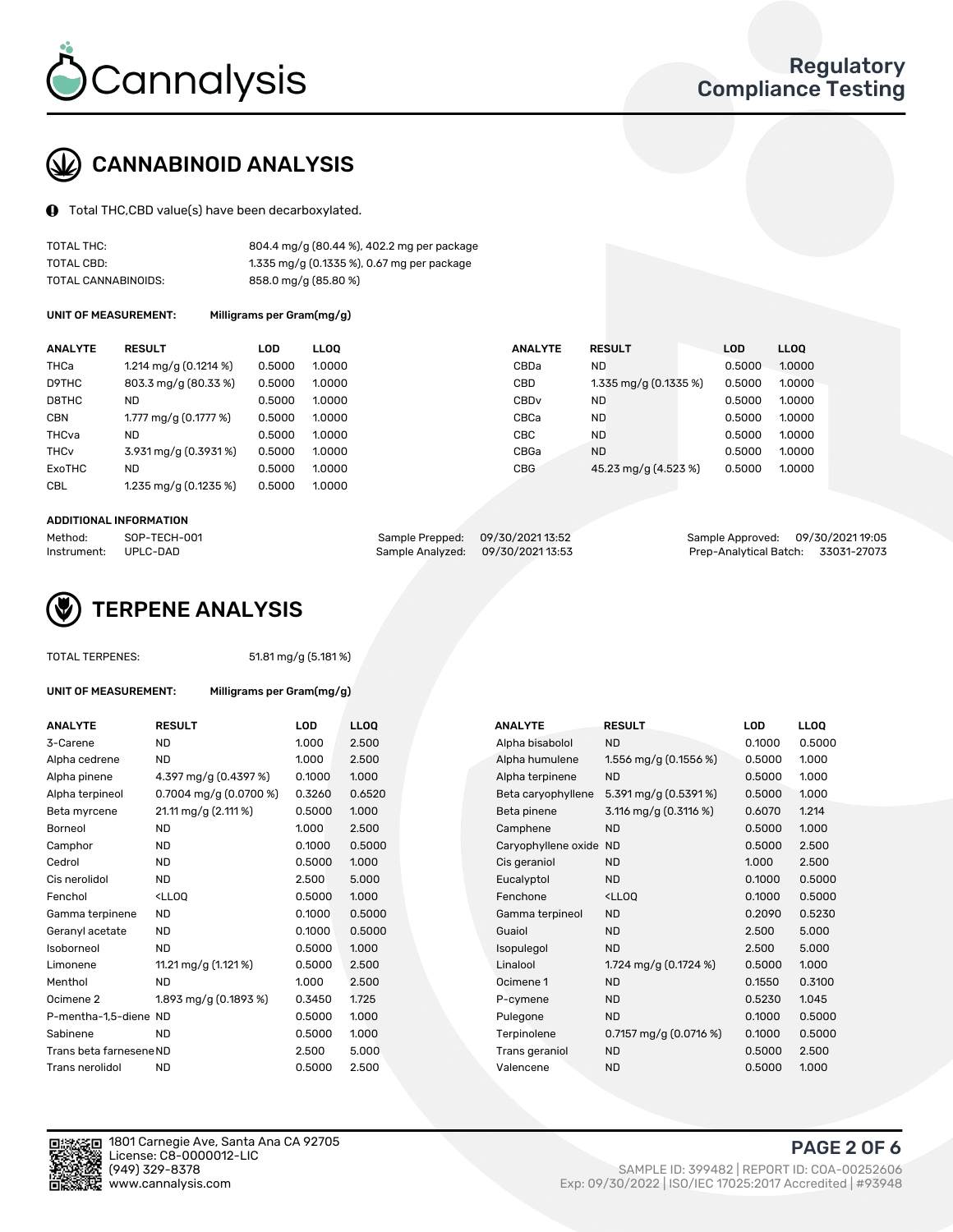

### Regulatory Compliance Testing

#### ADDITIONAL INFORMATION

Method: SOP-TECH-027 Sample Prepped: 09/29/2021 12:54 Sample Approved: 09/30/2021 09:10 Prep-Analytical Batch: 33007-27048



CHEMICAL RESIDUE ANALYSIS PASS

UNIT OF MEASUREMENT: Micrograms per Gram(ug/g)

| <b>ANALYTE</b>    | <b>RESULT</b> | LOD    | LL <sub>OO</sub> | <b>ACTION LEVEL</b> |      | <b>ANALYTE</b>      | <b>RESULT</b> | LOD    | <b>LLOQ</b> | <b>ACTION LEVEL</b> |      |
|-------------------|---------------|--------|------------------|---------------------|------|---------------------|---------------|--------|-------------|---------------------|------|
| Abamectin         | <b>ND</b>     | 0.0200 | 0.0400           | 0.1000              | Pass | Acephate            | <b>ND</b>     | 0.0200 | 0.0400      | 0.1000              | Pass |
| Acequinocyl       | <b>ND</b>     | 0.0200 | 0.0400           | 0.1000              | Pass | Acetamiprid         | <b>ND</b>     | 0.0200 | 0.0400      | 0.1000              | Pass |
| Aldicarb          | <b>ND</b>     | 0.0200 | 0.0400           | 0.0                 | Pass | Azoxystrobin        | <b>ND</b>     | 0.0200 | 0.0400      | 0.1000              | Pass |
| Bifenazate        | <b>ND</b>     | 0.0200 | 0.0400           | 0.1000              | Pass | <b>Bifenthrin</b>   | <b>ND</b>     | 0.0200 | 0.0400      | 3.000               | Pass |
| <b>Boscalid</b>   | <b>ND</b>     | 0.0200 | 0.0400           | 0.1000              | Pass | Carbaryl            | <b>ND</b>     | 0.0200 | 0.0400      | 0.5000              | Pass |
| Carbofuran        | <b>ND</b>     | 0.0200 | 0.0400           | 0.0                 | Pass | Chlorantraniliprole | <b>ND</b>     | 0.0200 | 0.0400      | 10.00               | Pass |
| Clofentezine      | <b>ND</b>     | 0.0200 | 0.0400           | 0.1000              | Pass | Coumaphos           | <b>ND</b>     | 0.0200 | 0.0400      | 0.0                 | Pass |
| Cyfluthrin        | <b>ND</b>     | 0.4000 | 1.000            | 2.000               | Pass | Cypermethrin        | <b>ND</b>     | 0.4000 | 1.000       | 1.000               | Pass |
| Daminozide        | <b>ND</b>     | 0.0200 | 0.0400           | 0.0                 | Pass | Diazinon            | <b>ND</b>     | 0.0200 | 0.0400      | 0.1000              | Pass |
| <b>Dichlorvos</b> | <b>ND</b>     | 0.0200 | 0.0400           | 0.0                 | Pass | Dimethoate          | <b>ND</b>     | 0.0200 | 0.0400      | 0.0                 | Pass |
| Dimethomorph      | <b>ND</b>     | 0.0200 | 0.0400           | 2.000               | Pass | Ethoprophos         | <b>ND</b>     | 0.0200 | 0.0400      | 0.0                 | Pass |
| Etofenprox        | <b>ND</b>     | 0.0200 | 0.0400           | 0.0                 | Pass | Etoxazole           | <b>ND</b>     | 0.0200 | 0.0400      | 0.1000              | Pass |
| Fenhexamid        | <b>ND</b>     | 0.0200 | 0.0400           | 0.1000              | Pass | Fenoxycarb          | <b>ND</b>     | 0.0200 | 0.0400      | 0.0                 | Pass |
| Fenpyroximate     | <b>ND</b>     | 0.0200 | 0.0400           | 0.1000              | Pass | Fipronil            | <b>ND</b>     | 0.0400 | 0.1000      | 0.0                 | Pass |
| Flonicamid        | <b>ND</b>     | 0.0200 | 0.0400           | 0.1000              | Pass | Fludioxonil         | <b>ND</b>     | 0.0200 | 0.0400      | 0.1000              | Pass |
| Hexythiazox       | <b>ND</b>     | 0.0200 | 0.0400           | 0.1000              | Pass | Imazalil            | <b>ND</b>     | 0.0200 | 0.0400      | 0.0                 | Pass |
| Imidacloprid      | <b>ND</b>     | 0.0200 | 0.0400           | 5.000               | Pass | Kresoxim methyl     | <b>ND</b>     | 0.0200 | 0.0400      | 0.1000              | Pass |
| Malathion         | <b>ND</b>     | 0.0200 | 0.0400           | 0.5000              | Pass | Metalaxyl           | <b>ND</b>     | 0.0200 | 0.0400      | 2.000               | Pass |
| Methiocarb        | <b>ND</b>     | 0.0200 | 0.0400           | 0.0                 | Pass | Methomyl            | <b>ND</b>     | 0.0200 | 0.0400      | 1.000               | Pass |
| Mevinphos         | <b>ND</b>     | 0.0200 | 0.0400           | 0.0                 | Pass | Myclobutanil        | <b>ND</b>     | 0.0200 | 0.0400      | 0.1000              | Pass |
| Naled             | <b>ND</b>     | 0.0200 | 0.0400           | 0.1000              | Pass | Oxamyl              | <b>ND</b>     | 0.0200 | 0.0400      | 0.5000              | Pass |
| Paclobutrazol     | <b>ND</b>     | 0.0200 | 0.0400           | 0.0                 | Pass | Permethrins         | <b>ND</b>     | 0.0400 | 0.1000      | 0.5000              | Pass |
| Phosmet           | <b>ND</b>     | 0.0200 | 0.0400           | 0.1000              | Pass | Piperonyl butoxide  | <b>ND</b>     | 0.0200 | 0.0400      | 3.000               | Pass |
| Prallethrin       | <b>ND</b>     | 0.0200 | 0.0400           | 0.1000              | Pass | Propiconazole       | <b>ND</b>     | 0.0200 | 0.0400      | 0.1000              | Pass |
| Propoxur          | <b>ND</b>     | 0.0200 | 0.0400           | 0.0                 | Pass | Pyrethrins          | <b>ND</b>     | 0.0200 | 0.0400      | 0.5000              | Pass |
| Pyridaben         | <b>ND</b>     | 0.0200 | 0.0400           | 0.1000              | Pass | Spinetoram          | <b>ND</b>     | 0.0200 | 0.0400      | 0.1000              | Pass |
| Spinosad          | <b>ND</b>     | 0.0300 | 0.0700           | 0.1000              | Pass | Spiromesifen        | <b>ND</b>     | 0.0200 | 0.0400      | 0.1000              | Pass |
| Spirotetramat     | <b>ND</b>     | 0.0200 | 0.0400           | 0.1000              | Pass | Spiroxamine         | <b>ND</b>     | 0.0200 | 0.0400      | 0.0                 | Pass |
| Tebuconazole      | <b>ND</b>     | 0.0200 | 0.0400           | 0.1000              | Pass | Thiacloprid         | <b>ND</b>     | 0.0200 | 0.0400      | 0.0                 | Pass |
| Thiamethoxam      | <b>ND</b>     | 0.0200 | 0.0400           | 5.000               | Pass | Trifloxystrobin     | <b>ND</b>     | 0.0200 | 0.0400      | 0.1000              | Pass |
|                   |               |        |                  |                     |      |                     |               |        |             |                     |      |

### ADDITIONAL INFORMATION

Method: SOP-TECH-002 Sample Prepped: 09/29/2021 14:20 Sample Approved: 09/30/2021 11:28<br>Instrument: LC-MS/MS Sample Analyzed: 09/29/2021 14:48 Prep-Analytical Batch: 33013-27057 Prep-Analytical Batch: 33013-27057

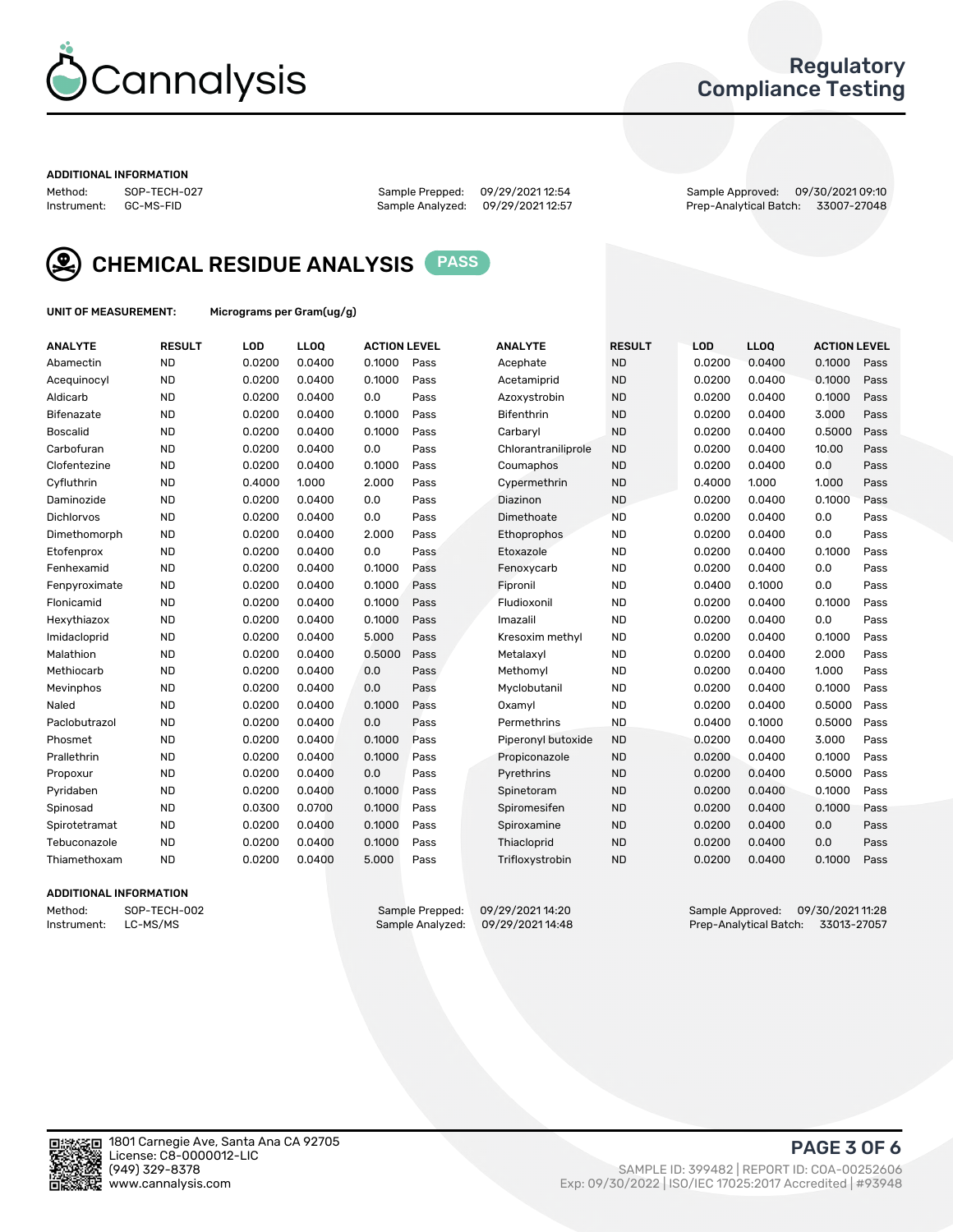

## CHEMICAL RESIDUE GC ANALYSIS PASS

| Microg |
|--------|
|        |

grams per Gram(ug/g)

| <b>ANALYTE</b>                | <b>RESULT</b> | LOD    | <b>LLOO</b> | <b>ACTION LEVEL</b> |                  | <b>ANALYTE</b>   | <b>RESULT</b> | LOD                    | <b>LLOO</b> | <b>ACTION LEVEL</b> |      |
|-------------------------------|---------------|--------|-------------|---------------------|------------------|------------------|---------------|------------------------|-------------|---------------------|------|
| Captan                        | <b>ND</b>     | 0.1000 | 0.2000      | 0.7000              | Pass             | Chlordane        | <b>ND</b>     | 0.0109                 | 0.0136      | 0.0                 | Pass |
| Methyl parathion              | <b>ND</b>     | 0.0400 | 0.1000      | 0.0                 | Pass             | <b>PCNB</b>      | <b>ND</b>     | 0.0200                 | 0.0400      | 0.1000              | Pass |
| Chlorfenapyr                  | <b>ND</b>     | 0.0800 | 0.1000      | 0.0                 | Pass             | Chlorpyrifos     | <b>ND</b>     | 0.0800                 | 0.1000      | 0.0                 | Pass |
|                               |               |        |             |                     |                  |                  |               |                        |             |                     |      |
| <b>ADDITIONAL INFORMATION</b> |               |        |             |                     |                  |                  |               |                        |             |                     |      |
| Method:                       | SOP-TECH-010  |        |             |                     | Sample Prepped:  | 09/29/2021 14:20 |               | Sample Approved:       |             | 09/30/202110:18     |      |
| Instrument:                   | GC-MS/MS      |        |             |                     | Sample Analyzed: | 09/29/2021 14:48 |               | Prep-Analytical Batch: |             | 33014-27058         |      |
|                               |               |        |             |                     |                  |                  |               |                        |             |                     |      |

### RESIDUAL SOLVENT ANALYSIS PASS

UNIT OF MEASUREMENT: Micrograms per Gram(ug/g)

| <b>ANALYTE</b>       | <b>RESULT</b> | <b>LOD</b> | <b>LLOO</b> | <b>ACTION LEVEL</b> |      | <b>ANALYTE</b>           | <b>RESULT</b> | LOD    | <b>LLOO</b> | <b>ACTION LEVEL</b> |      |
|----------------------|---------------|------------|-------------|---------------------|------|--------------------------|---------------|--------|-------------|---------------------|------|
| Acetone              | <b>ND</b>     | 50.00      | 100.0       | 5000                | Pass | Acetonitrile             | <b>ND</b>     | 50.00  | 100.0       | 410.0               | Pass |
| Benzene              | <b>ND</b>     | 0.5000     | 1.000       | 1.000               | Pass | <b>Butane</b>            | <b>ND</b>     | 50.00  | 100.0       | 5000                | Pass |
| Chloroform           | <b>ND</b>     | 0.5000     | 1.000       | 1.000               | Pass | Ethanol                  | <b>ND</b>     | 50.00  | 100.0       | 5000                | Pass |
| <b>Ethyl Acetate</b> | <b>ND</b>     | 50.00      | 100.0       | 5000                | Pass | <b>Ethyl Ether</b>       | <b>ND</b>     | 50.00  | 100.0       | 5000                | Pass |
| Ethylene oxide       | <b>ND</b>     | 0.5000     | 1.000       | 1.000               | Pass | Heptane                  | <b>ND</b>     | 50.00  | 100.0       | 5000                | Pass |
| Hexane               | <b>ND</b>     | 50.00      | 100.0       | 290.0               | Pass | <b>Isopropyl Alcohol</b> | <b>ND</b>     | 50.00  | 100.0       | 5000                | Pass |
| Methanol             | <b>ND</b>     | 50.00      | 100.0       | 3000                | Pass | Methylene chloride       | <b>ND</b>     | 0.5000 | 1.000       | 1.000               | Pass |
| Pentane              | <b>ND</b>     | 50.00      | 100.0       | 5000                | Pass | Propane                  | <b>ND</b>     | 50.00  | 200.0       | 5000                | Pass |
| Toluene              | <b>ND</b>     | 50.00      | 100.0       | 890.0               | Pass | Xvlenes                  | <b>ND</b>     | 50.08  | 100.0       | 2170                | Pass |
| Trichloroethylene    | <b>ND</b>     | 0.5000     | 1.000       | 1.000               | Pass | 1.2-Dichloroethane       | <b>ND</b>     | 0.5000 | 1.000       | 1.000               | Pass |

### ADDITIONAL INFORMATION

Method: SOP-TECH-021 Sample Prepped: 09/29/2021 14:20 Sample Approved: 09/30/2021 12:26<br>Instrument: HS-GC-MS/FID Sample Analyzed: 09/29/2021 14:33 Prep-Analytical Batch: 33008-27055 Prep-Analytical Batch: 33008-27055



UNIT OF MEASUREMENT: Cycle Threshold (Ct)

| <b>ANALYTE</b> | <b>RESULT</b>              | LOD   | <b>LLOO</b> | <b>ACTION LEVEL</b> |                 | <b>ANALYTE</b>  | <b>RESULT</b> | LOD              | <b>LLOO</b> |                  | <b>ACTION LEVEL</b> |
|----------------|----------------------------|-------|-------------|---------------------|-----------------|-----------------|---------------|------------------|-------------|------------------|---------------------|
| A.fumigatus    | <b>ND</b>                  | 33.00 | 0.0         | 0.0                 | Pass            | A. flavus       | <b>ND</b>     | 33.00            | 0.0         | 0.0              | Pass                |
| A. niger       | <b>ND</b>                  | 33.00 | 0.0         | 0.0                 | Pass            | A. terreus      | <b>ND</b>     | 33.00            | 0.0         | 0.0              | Pass                |
| <b>STEC</b>    | <b>ND</b>                  | 33.00 | 0.0         | 0.0                 | Pass            | Salmonella spp  | <b>ND</b>     | 33.00            | 0.0         | 0.0              | Pass                |
|                | ADDITIONAL INFORMATION     |       |             |                     |                 |                 |               |                  |             |                  |                     |
| Method:        | SOP-TECH-016, SOP-TECH-022 |       |             |                     | Sample Prepped: | 09/30/202109:33 |               | Sample Approved: |             | 09/30/2021 23:15 |                     |

Instrument: qPCR Sample Analyzed: 09/30/2021 09:37 Prep-Analytical Batch: 33023-27066

PAGE 4 OF 6

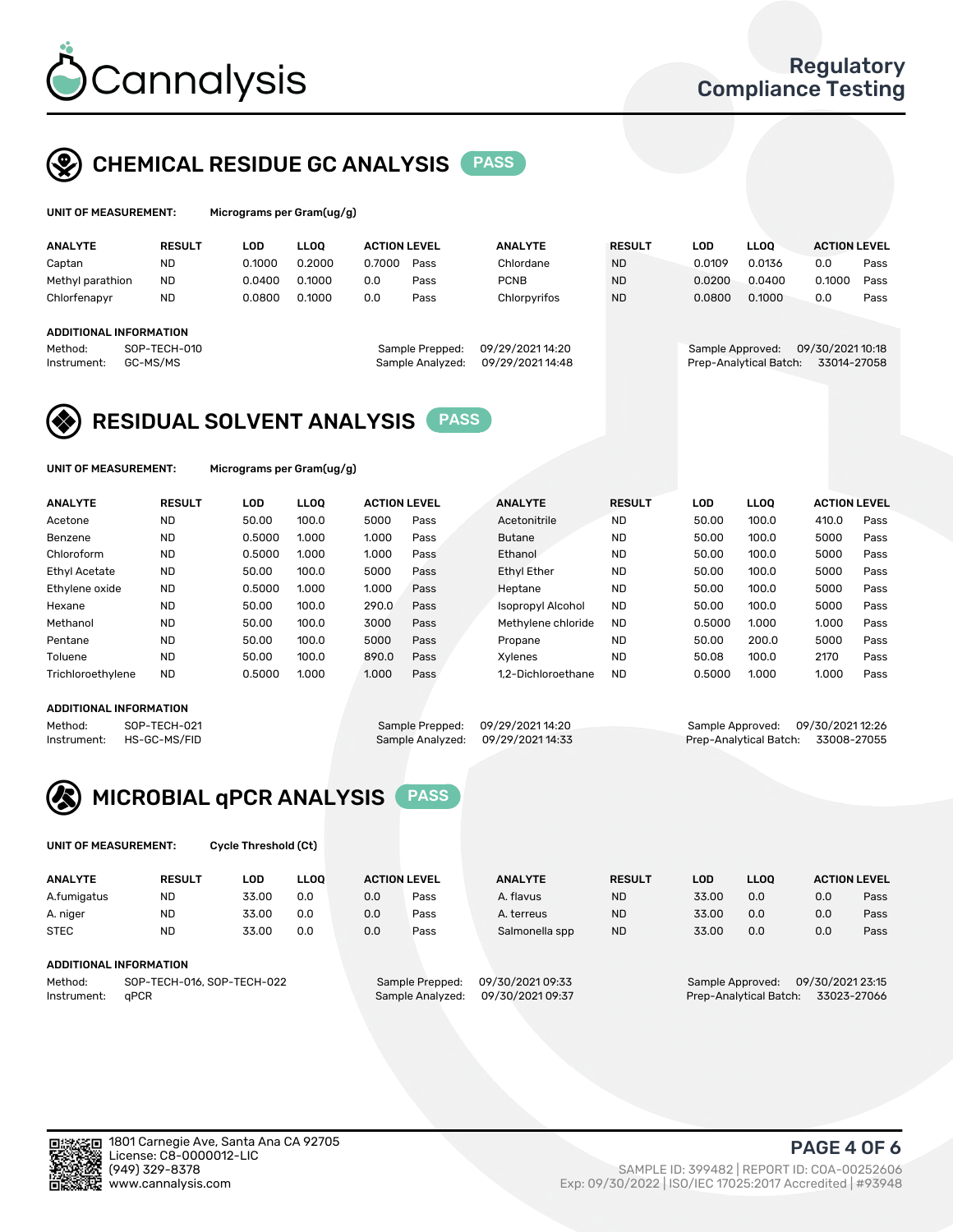



| UNIT OF MEASUREMENT:   |                            |            | Micrograms per Gram(ug/g) |                                     |                                      |               |            |                                            |                                 |      |  |
|------------------------|----------------------------|------------|---------------------------|-------------------------------------|--------------------------------------|---------------|------------|--------------------------------------------|---------------------------------|------|--|
| <b>ANALYTE</b>         | <b>RESULT</b>              | <b>LOD</b> | <b>LLOO</b>               | <b>ACTION LEVEL</b>                 | <b>ANALYTE</b>                       | <b>RESULT</b> | <b>LOD</b> | <b>LLOO</b>                                | <b>ACTION LEVEL</b>             |      |  |
| Arsenic                | <b>ND</b>                  | 0.0120     | 0.1000                    | 0.2000<br>Pass                      | Cadmium                              | <b>ND</b>     | 0.0072     | 0.0500                                     | 0.2000                          | Pass |  |
| Lead                   | <b>ND</b>                  | 0.0068     | 0.0500                    | 0.5000<br>Pass                      | Mercury                              | <b>ND</b>     | 0.0060     | 0.0500                                     | 0.1000                          | Pass |  |
|                        | ADDITIONAL INFORMATION     |            |                           |                                     |                                      |               |            |                                            |                                 |      |  |
| Method:<br>Instrument: | SOP-TECH-013<br>ICP-MS     |            |                           | Sample Prepped:<br>Sample Analyzed: | 09/29/2021 12:23<br>09/29/2021 12:23 |               |            | Sample Approved:<br>Prep-Analytical Batch: | 09/29/2021 17:54<br>33015-27045 |      |  |
| (楽)                    | <b>MYCOTOXINS ANALYSIS</b> |            |                           | <b>PASS</b>                         |                                      |               |            |                                            |                                 |      |  |



UNIT OF MEASUREMENT: Micrograms per Kilogram(ug/kg)

| <b>ANALYTE</b>          | <b>RESULT</b> | LOD   | <b>LLOO</b> | <b>ACTION LEVEL</b> |      | <b>ANALYTE</b> |           | <b>RESULT</b> | LOD   | <b>LLOO</b> |       | <b>ACTION LEVEL</b> |
|-------------------------|---------------|-------|-------------|---------------------|------|----------------|-----------|---------------|-------|-------------|-------|---------------------|
| Aflatoxin B1            | <b>ND</b>     | 1.000 | 2.000       |                     | N/A  | Aflatoxin B2   | <b>ND</b> |               | 2.000 | 5.000       |       | N/A                 |
| Aflatoxin G1            | <b>ND</b>     | 2.000 | 5.000       |                     | N/A  | Aflatoxin G2   | <b>ND</b> |               | 2.000 | 5.000       |       | N/A                 |
| <b>Total Aflatoxins</b> | <b>ND</b>     | 10.00 | 14.00       | 20.00               | Pass | Ochratoxin A   | <b>ND</b> |               | 1.000 | 2.000       | 20.00 | Pass                |
|                         |               |       |             |                     |      |                |           |               |       |             |       |                     |
| ADDITIONAL INFODMATION  |               |       |             |                     |      |                |           |               |       |             |       |                     |

#### ADDITIONAL INFORMATION

Method: SOP-TECH-020 Sample Prepped: 09/29/2021 13:46 Sample Approved: 09/30/2021 10:25 Instrument: LC-MS/MS Sample Analyzed: 09/29/2021 13:47 Prep-Analytical Batch: 33010-27051

# FILTH & FOREIGN MATERIAL ANALYSIS PASS

UNIT OF MEASUREMENT: Filth and Foreign Matter (%, #/3g)

| <b>ANALYTE</b>                                              | <b>RESULT</b> | LOD. | <b>LLOO</b> | <b>ACTION LEVEL</b>                 |      | <b>ANALYTE</b>                       | <b>RESULT</b> | LOD                                                                          | <b>LLOO</b> | <b>ACTION LEVEL</b> |      |
|-------------------------------------------------------------|---------------|------|-------------|-------------------------------------|------|--------------------------------------|---------------|------------------------------------------------------------------------------|-------------|---------------------|------|
| IF RH ME                                                    | <b>ND</b>     | 0.0  | 0.0         | 1.000                               | Pass | <b>IFM</b>                           | <b>ND</b>     | 0.0                                                                          | 0.0         | 25.00               | Pass |
| Mold                                                        | <b>ND</b>     | 0.0  | 0.0         | 25.00                               | Pass | <b>SSCD</b>                          | <b>ND</b>     | 0.0                                                                          | 0.0         | 25.00               | Pass |
| ADDITIONAL INFORMATION                                      |               |      |             |                                     |      |                                      |               |                                                                              |             |                     |      |
| Method:<br>SOP-TECH-009<br>Instrument:<br>Visual Inspection |               |      |             | Sample Prepped:<br>Sample Analyzed: |      | 09/29/2021 15:49<br>09/29/2021 15:49 |               | 09/29/202115:51<br>Sample Approved:<br>Prep-Analytical Batch:<br>33021-27059 |             |                     |      |